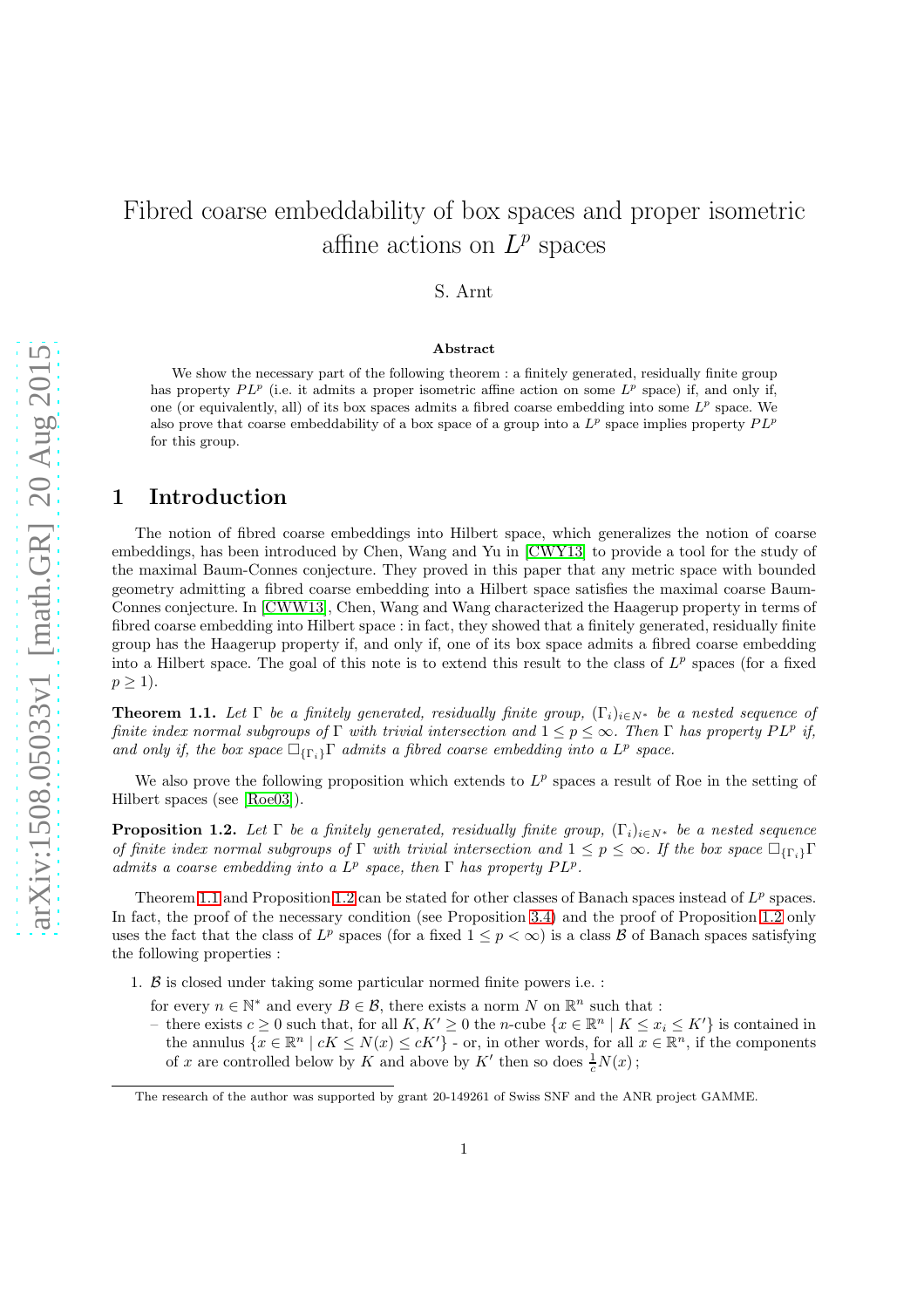- the Banach space  $B^n$  endowed with the norm  $\|\cdot\| = N(\|\pi_1(\cdot)\|_B, \dots, \|\pi_n(\cdot)\|_B)$  belongs to B (where  $\pi_i$  is the canonical projection of  $B^n$  on its *i*-th factor).
- In the  $L^p$  case, for  $n \in \mathbb{N}^*$ , the norm of  $\ell_p^n = \ell^p(\{1, ..., n\})$  fits, and  $c = n^{\frac{1}{p}}$ .
- 2. B is closed under ultraproducts (see Definition [3.2\)](#page-4-0).

In the  $L^p$  case, the stability by ultraproduct is a result due to Krivine (see [\[Kri67\]](#page-8-3) Theorem 1 and its application p.17).

For a class of Banach spaces  $\mathcal{B}$ , property  $\overline{PB}$  is an analog of the Haagerup property viewed with the Gromov's definition of a-T-menability (definition in terms of isometric affine actions, see [\[Gro93\]](#page-8-4) or  $[CCJ<sup>+</sup>01]$  $[CCJ<sup>+</sup>01]$ ) where the class of Hilbert spaces is replaced by the class  $\beta$ . One of the motivation in the study of this property is given by a result of Kasparov and Yu in [\[KY12\]](#page-8-5) which asserts that groups admitting coarse embeddings into uniformly convex Banach spaces satisfy the Novikov conjecture (in particular, groups having property  $\overline{PB}$  where  $\overline{B}$  is a subclass of uniformly convex Banach spaces admit such embeddings).

An *isometric affine action* of a group  $\Gamma$  on a Banach space B is a morphism  $\alpha$  of  $\Gamma$  into the group  $Aff(B) \cap Isom(B)$  of affine isometric transformations of B; such an action can be characterized by the following decomposition :

$$
\alpha(g)v = \pi(g)v + b(g), \text{ for all } g \in \Gamma, v \in B,
$$

where  $\pi$  is an isometric representation of  $\Gamma$  on B and b is a 1-cocycle with respect to  $\pi$  i.e., for all  $g, h \in \Gamma$ ,  $b(gh) = \pi(g)b(h) + b(g).$ 

The action  $\alpha$  is said to be *proper* if  $||b(g)||_B \longrightarrow_{g \to \infty} +\infty$ .

**Definition 1.3.** Let  $\beta$  be a class of Banach spaces. A (discrete) group  $\Gamma$  is said to have property P $\beta$  if there exists a proper isometric affine action of  $\Gamma$  on some Banach space  $B \in \mathcal{B}$ .

Many recent progress has been made in the study of isometric affine actions on Banach spaces, and more particularly in the case of  $L^p$  spaces for a fixed  $1 \leq p \leq \infty$ . Bader, Furman, Gelander, Monod studied the relationships between two different generalizations of Kazhdan's property  $(T)$ , namely property  $FL^p$ and property  $(T_{L^p})$  in [\[BFGM07\]](#page-7-1). On the other hand, property  $PL^p$ , also referred as a- $FL^p$ -menability by some authors, is a strong negation of property  $FL^p$ . Examples of  $PL^p$  groups are given by [\[Yu05\]](#page-8-6), where Yu proved that, for a discrete hyperbolic group Γ, there exists  $2 \le p_0 < \infty$  such that Γ has property  $PL^p$ for all  $p \geq p_0$ ; or by [\[CTV08\]](#page-8-7), where Cornulier, Tessera, Valette showed that the hyperbolic simple Lie group  $\text{Sp}(n,1)$  has property  $PL^p$  for all  $p > 4n + 2$ . We give here an overview of what is known about the links between property  $PL^p$  and  $PL^q$  for various values of p and q:

| (1) Haagerup $(=PL^2)$                          | $\Rightarrow$ PL <sup>p</sup> for all $0 < p \leq \infty$ |
|-------------------------------------------------|-----------------------------------------------------------|
| (2) $PL^p$ for some $0 < p \le 2 \iff$ Haagerup |                                                           |
| (3) $PL^p$ for some $p > 2$                     | $\Rightarrow$ Haagerup                                    |
| (4) $PL^p$ for some $p > 2$                     | $\Rightarrow$ PL <sup>q</sup> for all $q > p$             |

Implication (1) was proved in [\[CMV04\]](#page-8-8) by Cherix, Martin and Valette for countable discrete groups, using the notion of spaces with measured walls. Equivalence (2) follows from results of Delorme-Guichardet ([\[Gui72\]](#page-8-9), [\[Del77\]](#page-8-10)) and Akemann-Walter([\[AW81\]](#page-7-2)). See [\[CDH10\]](#page-7-3) Corollary 1.5 and Remark 1.6 for proofs and discussions about (1) and (2) in the setting of second countable, locally compact groups.

Assertion (3) follows from the fact that a discrete hyperbolic group with property  $(T)$  fails the Haagerup property but has  $PL^p$  for some  $p > 2$  by the result of Yu quoted before. We mention that assertion (4) is still an open question which appears in [\[CDH10\]](#page-7-3), Question 1.8.

Concerning stability, property  $PL^p$  (for a fixed  $p > 2$ ) is closed under taking closed subgroups, direct sums, amalgamated free products over finite subgroups (see [\[Pil15\]](#page-8-11) and [\[Arn13\]](#page-7-4) for proofs of this result with different approachs) but it is not stable by extension in general. However, using a construction of Cornulier, Stalder and Valette in [\[CSV12\]](#page-8-12), the author showed in [\[Arn14\]](#page-7-5) that property  $PL^p$  is closed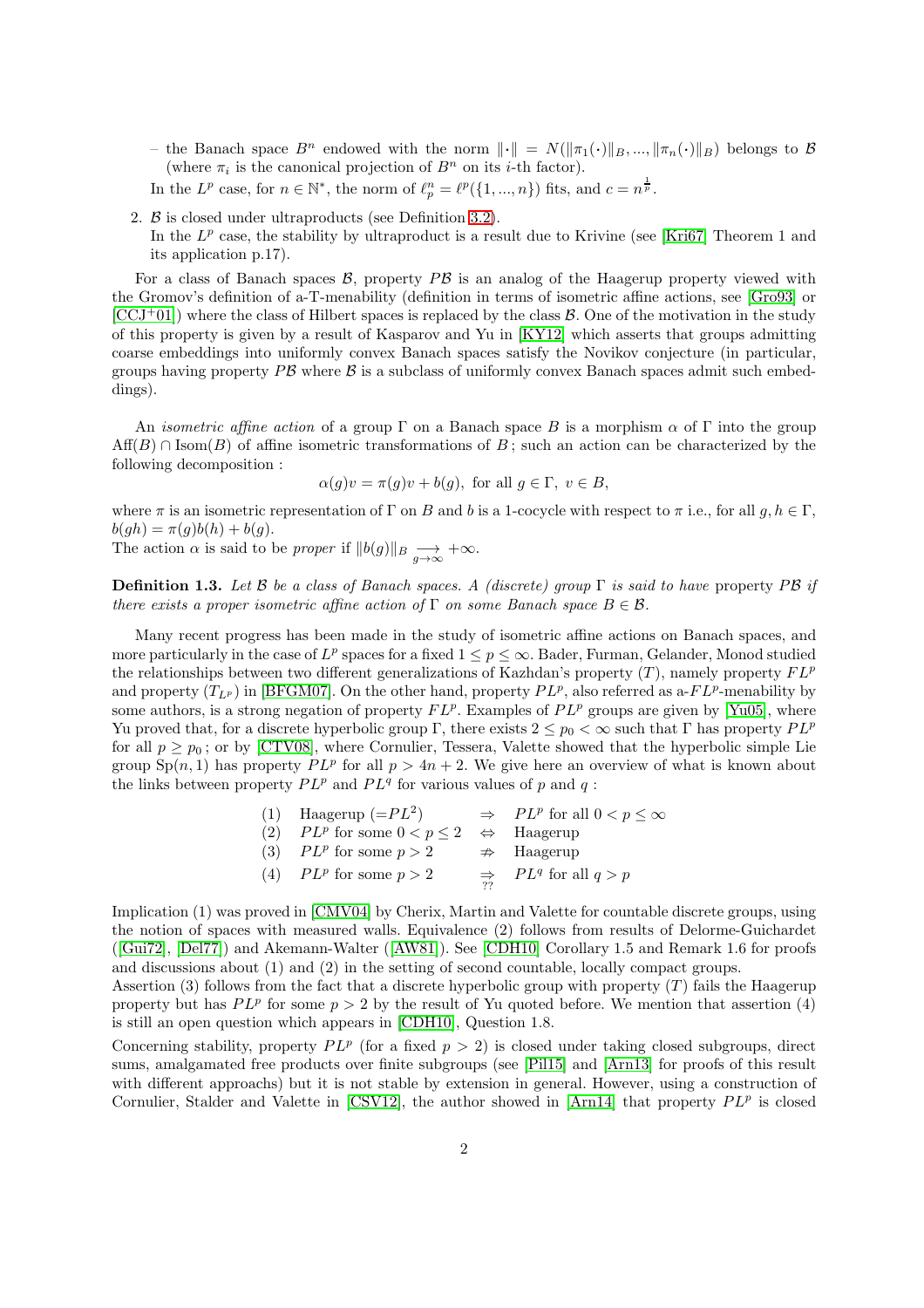under wreath product by Haagerup groups. We would like to mention that Haagerup property is stable by amenable extensions, but for property  $PL^p$  with  $p > 2$ , it remains an open problem.

**Remark 1.4.** Notice that unlike in the Hilbert spaces case, property  $PL^p$  is no longer equivalent to property  $HL^p$  i.e. the existence of a  $C_0$  representation on some  $L^p$  space which almost has invariant vectors. For instance, a discrete hyperbolic group with property (T) has property  $PL^p$  for some  $p > 2$ , but it also has property  $(T_{L^p})$  for all  $p \geq 1$  (see [\[BFGM07\]](#page-7-1)) which is a strong negation of property HL<sup>p</sup>.

**Definition 1.5.** Let  $\Gamma$  be a finitely generated, residually finite group and let  $\Gamma_1 \trianglerighteq ... \trianglerighteq \Gamma_i \trianglerighteq ...$  be a nested sequence of finite index normal subgroups of  $\Gamma$  such that  $\bigcap_{i=1}^{\infty} \Gamma_i = \{e\}$ . The box space associated with the sequence  $\{\Gamma_i\}_{i\in\mathbb{N}^*}$ , denoted by  $\Box_{\{\Gamma_i\}}\Gamma$  or simply  $\Box\Gamma$ , is the coarse disjoint union  $\bigsqcup_{i=1}^{\infty}\Gamma/\Gamma_i$  of the finite quotient groups, i.e., the disjoint union where each quotient is endowed with the metric induced by the image of the generating set of  $\Gamma$ , and the distances between the identity elements of two successive quotients are chosen to be greater than the maximum of their diameters.

There is a large spectrum of analytic properties of a group Γ which link to geometric properties of its box space  $\Box \Gamma$ . As in [\[CWW13\]](#page-8-1), we summarize here different correspondances :

| $\Gamma$ amenable $\Leftrightarrow$ $\Box \Gamma$ Property A |                                                                                                 |
|--------------------------------------------------------------|-------------------------------------------------------------------------------------------------|
| $\Gamma$ Property $(T)$                                      | $\Leftrightarrow$ $\Box\Gamma$ geometric Property $(T)$                                         |
| $\Gamma$ Haagerup                                            | $\Leftrightarrow$ $\square\Gamma$ fibred coarsely embeddable into Hilbert space                 |
|                                                              | $\Gamma$ Property $PL^p \Leftrightarrow \Box \Gamma$ fibred coarsely embeddable into some $L^p$ |
|                                                              | $\Gamma$ Property $PL^p \Leftrightarrow \Box \Gamma$ coarsely embeddable into some $L^p$        |

The first equivalence was established by Roe in [\[Roe03\]](#page-8-2) where Property A is a non-equivariant version of amenability defined by Yu([\[Yu00\]](#page-8-13)) which guarantees coarse embeddability into Hilbert spaces. The second one is due to Willett and Yu in [\[WY12\]](#page-8-14) where they introduced the notion of geometric property (T). For a coarse disjoint union of finite graphs, geometric property (T) implies the property of being an expander. The third equivalence is the result of Chen, Wang and Wang([\[CWW13\]](#page-8-1)) mentioned in the introduction.

The last two assertions are proved in the present note. In [\[Roe03\]](#page-8-2), Roe established the last implication in the Hilbert case  $(p = 2 \text{ case})$ ; and notice that the converse implication fails. In fact, on one hand, the free group on two generators has the Haagerup property, and on the other hand, it has property  $(\tau)$ with respect to some sequences of finite index normal subgroups (see [\[Lub10\]](#page-8-15)) : hence, the associated box spaces are expanders, which implies that they are not coarsely embaddable into Hilbert space.

Acknowledgement. The author wish to thank Ana Khukhro, Thibault Pillon and Alain Valette for their comments and helpful discussions during the elaboration of this note. We also thank Gilles Lancien for raising a question that led to this paper.

# 2 Fibred Coarse embeddings into Banach spaces

We recall here the notion of coarse embedding and the notion of fibred coarse embedding introduced in [\[CWY13\]](#page-8-0) where the notion of Banach spaces replaces the original Hilbert spaces model.

**Definition 2.1.** Let  $(X, d)$  be a metric space and B be a Banach space. A map  $f : X \to B$  is said to be a coarse embedding of X into B if there exist two non-decreasing functions  $\rho_1$  and  $\rho_2$  from  $[0, +\infty)$  to  $(-\infty, +\infty)$  with  $\lim_{r \to +\infty} \rho_i(r) = +\infty$  for  $i = 1, 2$ , such that, for all  $x, y \in X$ :

$$
\rho_1(d(x, y)) \le ||f(x) - f(y)|| \le \rho_2(d(x, y)).
$$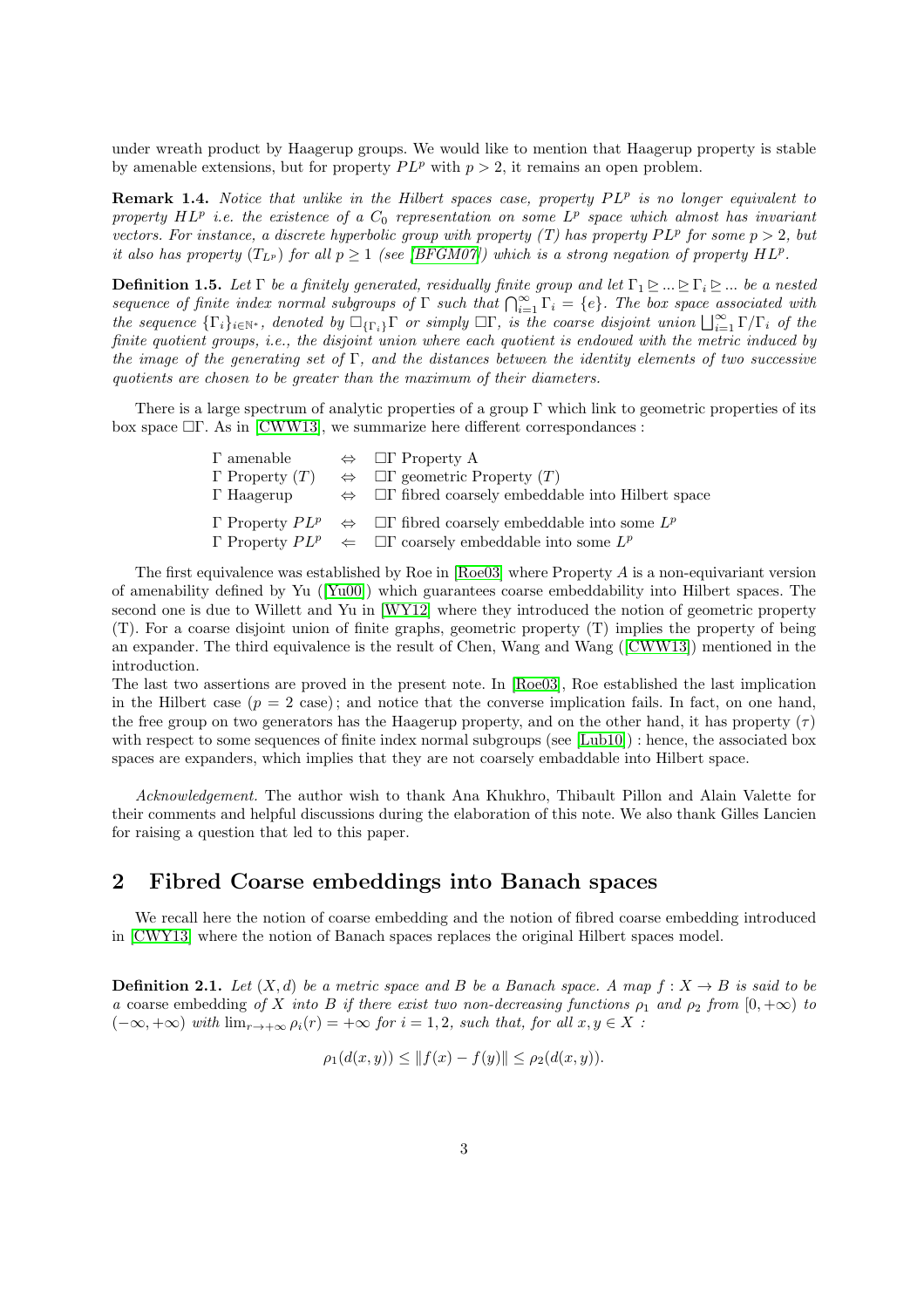<span id="page-3-0"></span>**Remark 2.2.** Every metric space  $(X, d)$  admits a coarse embedding into  $\ell^{\infty}(X)$  via, for a fixed  $x_0 \in X$ , the map

$$
f: x \to \{y \mapsto d(x, y) - d(x_0, y)\}.
$$

In fact, f is an isometric embedding.

Moreover, for a finitely generated group  $\Gamma$  endowed with the word metric d induced by a finite generating set, the same map  $f : g \mapsto \{h \mapsto d(g, h) - d(e_{\Gamma}, h)\}\$  is a proper cocycle with respect to the left regular representation on  $\ell^{\infty}(\Gamma)$ . Hence, every finitely generated group has property  $PL^{\infty}$ .

<span id="page-3-1"></span>**Definition 2.3.** A metric space  $(X, d)$  is said to admit a fibred coarse embedding into a Banach space B, if there exist :

- 1. a field of Banach spaces  $(B_x)_{x\in X}$  over X such that each  $B_x$  is affinely isometric to B;
- 2. a section  $s: X \to \bigsqcup_{x \in X} B_x$  (i.e.  $s(x) \in B_x$ );
- 3. two non-decreasing functions  $\rho_1$  and  $\rho_2$  from  $[0, +\infty)$  to  $(-\infty, +\infty)$  with  $\lim_{r \to +\infty} \rho_i(r) = +\infty$  for  $i = 1, 2 \text{ such that :}$

for any  $r > 0$ , there exists a bounded subset  $K_r \subset X$  for which there exists a "trivialization"

$$
t_C : (B_x)_{x \in C} \to C \times B
$$

for each subset  $C \subset X\setminus K_r$  of diameter less than r; that is, a map from  $(B_x)_{x\in C}$  to the constant field  $C \times B$  over B such that the restriction to the fibre  $B_x$  for  $x \in C$  is an affine isometry  $t_C : B_x \to B$ , satisfying the following conditions :

i) for any  $x, y \in C$ ,  $\rho_1(d(x, y)) \leq ||t_C(x)(s(x)) - t_C(y)(s(y))||_B \leq \rho_2(d(x, y))$ ;

ii) for any two subsets  $C_1, C_2 \subset X \setminus K_r$  of diameter less than r with  $C_1 \cap C_2 \neq \emptyset$ , there exists an affine isometry  $t_{C_1C_2}$ :  $B \to B$  such that  $t_{C_1}(x) \circ t_{C_2}(x)^{-1} = t_{C_1C_2}$ , for all  $x \in C_1 \cap C_2$ .

**Remark 2.4.** Let  $(X, d)$  be a metric space and B be a Banach space. If X coarsely embeds into B then X fibred coarsely embeds into B. In fact, if  $f : X \to B$  is a coarse embedding with control functions  $\rho_1, \rho_2$ then a fibred coarse embedding of  $X$  into  $B$  is given by :

- 1. the field of Banach spaces  $(B_x)_{x\in X}$  where  $B_x := B$  for all  $x \in X$ ;
- 2. the section  $s: x \mapsto f(x) \in B = B_x$ ;
- 3. the two control functions  $\rho_1$  and  $\rho_2$  and for each  $r > 0$ , considering  $K_r = \emptyset$ , for all C of diameter less than r, the "trivial" trivialisation given by, for  $x \in X$ ,  $t_C(x) = Id_B$  (which satisfies condition i) and ii) since  $f$  is a coarse embedding).

The following proposition is proved by Chen, Wang and Wang in [\[CWW13\]](#page-8-1) (see Proposition 1.4) in the general setting of fibred coarse embeddings into metric spaces.

**Proposition 2.5.** Let  $\Gamma$  be a finitely generated, residually finite group. If  $\Gamma$  acts properly isometrically on a metric space Y, then any box space  $\Box\Gamma$  admits a fibred coarse embedding into Y.

We can then the reformulate this statement in the context of property  $P\mathcal{B}$ :

<span id="page-3-2"></span>Corollary 2.6. Let  $\Gamma$  be a finitely generated, residually finite group and B a class of Banach spaces. If Γ has property PB, then any box space  $\Box \Gamma$  admits a fibred coarse embedding into some Banach space  $B \in \mathcal{B}$ .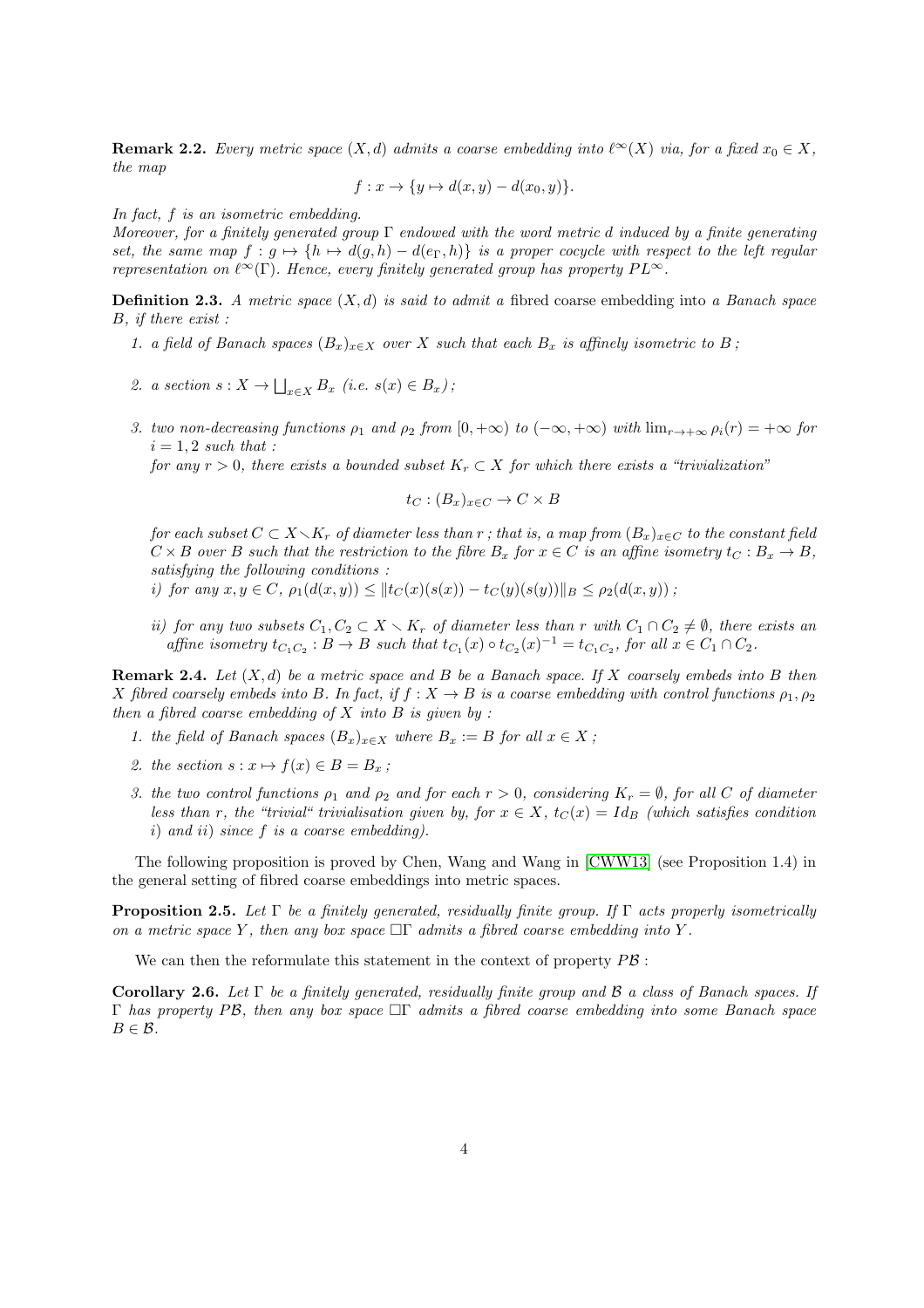# 3 Proof of the main results

**Definition 3.1.** Let  $\Gamma$  be a finitely generated group and r be a non-negative real.

i) Let X be a set. A map  $\alpha : \Gamma \times X \to X$  is said to be a r-locally action of G on X if :

– for all  $g \in \Gamma$  such that  $d(e, g) < r$ ,  $\alpha(g) : X \to X$  is a bijection;

– for all  $g, h \in \Gamma$  such that  $d(e, g), d(e, h), d(e, gh)$  are less than r,

 $\alpha(gh) = \alpha(g)\alpha(h).$ 

ii) Let B be a Banach space. A map  $\pi : \Gamma \times B \to B$  is said to be a r-locally isometric representation of G on B if  $\pi$  is a r-locally action of  $\Gamma$  on B and for all  $g \in \Gamma$  such that  $d(e, g) < r$ ,  $\pi(g) : B \to B$  is a linear isometry.

In this case, a map  $b : \Gamma \to B$  such that, for all  $g, h \in \Gamma$  such that  $d(e, g), d(e, h), d(e, gh)$  are less than r,  $\pi(q)b(h) + b(q) = b(qh)$ , is called a r-locally cocycle with respect to  $\pi$ .

iii) Let B be a Banach space. A map  $\alpha$ :  $G \times B \to B$  is called a r-locally isometric affine action of Γ on B if it can be written as  $\alpha(g) \cdot = \pi(g) \cdot + b(g)$  where  $\pi$  is a r-locally isometric representation and b is a r-locally cocycle with respect to  $\pi$ .

Using the notion of ultrafilters and ultraproducts, one can build a global isometric affine action from a family of r-locally isometric affine actions with  $r \to +\infty$ .

Let U be a non-principal ultrafilter on  $\mathbb{N}^*$  i.e. U is a subset of  $\mathcal{P}(\mathbb{N}^*)$  stable by intersection such that :

- the empty set  $\emptyset$  does not belong to  $\mathcal{U}$ ,
- for all  $A, B \in \mathcal{P}(X)$  such that  $A \subset B$ ,  $A \in \mathcal{U}$  implies  $B \in \mathcal{U}$ ,
- for all  $A \in \mathcal{P}(X)$ ,  $A \in \mathcal{U}$  or  $X \setminus A \in \mathcal{U}$ .
- − finite subsets of  $\mathbb{N}^*$  do not belong to  $\mathcal{U}$ .

The U-limit of bounded real valued sequence  $(x_r)_{r\in\mathbb{N}^*}$  is the unique  $x \in \mathbb{R}$  denoted by lim<sub>U</sub>  $x_r$  such that for all  $\varepsilon > 0$ , the set  $\{r \in \mathbb{N}^* \mid |x_r - x| \leq \varepsilon\}$  belongs to U.

<span id="page-4-0"></span>**Definition 3.2.** Let  $(B_r)_{r \in \mathbb{N}^*}$  be a family of Banach spaces and consider the space  $\ell^{\infty}(\mathbb{N}^*, (B_r)_{r \in \mathbb{N}^*})$  of sequences  $(a_r)_{r \in \mathbb{N}^*}$  satisfying that there exists  $K \geq 0$  such that for all  $r \in \mathbb{N}^*$ ,  $a_r \in B_r$  with  $||a_r||_{B_i} \leq K$ . The ultraproduct  $B_{\mathcal{U}}$  of the family  $(B_r)_{r \in \mathbb{N}^*}$  with respect to a non-principal ultrafilter  $\mathcal{U}$  is the closure of the space  $\ell^{\infty}(\mathbb{N}^*, (B_r))/\sim_{\mathcal{U}}$  endowed with the norm  $\|(a_r)\|_{B_{\mathcal{U}}} := \lim_{\mathcal{U}} \|a_r\|_{B_r}$  where, for  $(a_r), (b_r) \in$  $\ell^{\infty}(\mathbb{N}^*, (B_r)),$ 

$$
(a_r) \sim_{\mathcal{U}} (b_r)
$$
 if, and only if,  $||(a_r) - (b_r)||_{B_{\mathcal{U}}} = 0$ .

<span id="page-4-1"></span>**Lemma 3.3.** Let  $\Gamma$  be a finitely generated group,  $(B_r)_{r \in \mathbb{N}^*}$  be a family of Banach spaces and  $B_u$  be the ultraproduct of the family  $(B_r)$  with respect to a non-principal ultrafilter U on  $\mathbb{N}^*$ . For each  $r \in \mathbb{N}^*$ , assume that  $\Gamma$  admits a r-locally isometric affine action  $\alpha_r$  on  $B_r$  with  $\alpha_r(q) \cdot = \pi_r(q) \cdot + b_r(q)$ .

If, for all  $g \in \Gamma$ ,  $(b_r(g))_{r \in \mathbb{N}^*}$  belongs to  $B_{\mathcal{U}}$ , then there exists an isometric affine action  $\alpha$  of G on  $B_{\mathcal{U}}$  of the family  $(B_r)$  such that  $\alpha(g) \cdot = \pi(g) \cdot + b(g)$  where  $\pi$  is an isometric representation of  $\Gamma$  on  $B_u$  and  $b: G \to B_{\mathcal{U}}$  is a cocycle with respect to  $\pi$  satisfying, for  $g \in \Gamma$ :

$$
b(g) = (b_r(g))_{r \in \mathbb{N}^*}.
$$

*Proof.* For  $g \in \Gamma$ , we define  $\pi(g) : B_{\mathcal{U}} \to B_{\mathcal{U}}$  by, for  $a = (a_r)_{r \in \mathbb{N}^*} \in B_{\mathcal{U}}$ ,

$$
\pi(g)a = (\pi_r(g)a_r)_{r \in \mathbb{N}^*};
$$

and we set  $b(g) = (b_r(g))_{r \in \mathbb{N}^*} \in B_{\mathcal{U}}$ .

Let  $g, h \in \Gamma$ . For all  $r \in \mathbb{N}^*$  such that  $r > \max(d(e, g), d(e, h), d(e, gh))$ , we have, for all  $(a_r) \in B_{\mathcal{U}}$ ,  $\pi_r(g)\pi_r(h)a_r = \pi_r(gh)a_r$  and then the set  $\{r \in \mathbb{N}^* \mid \pi_r(g)\pi_r(h)a_r = \pi_r(gh)a_r\}$  belongs to U. Hence,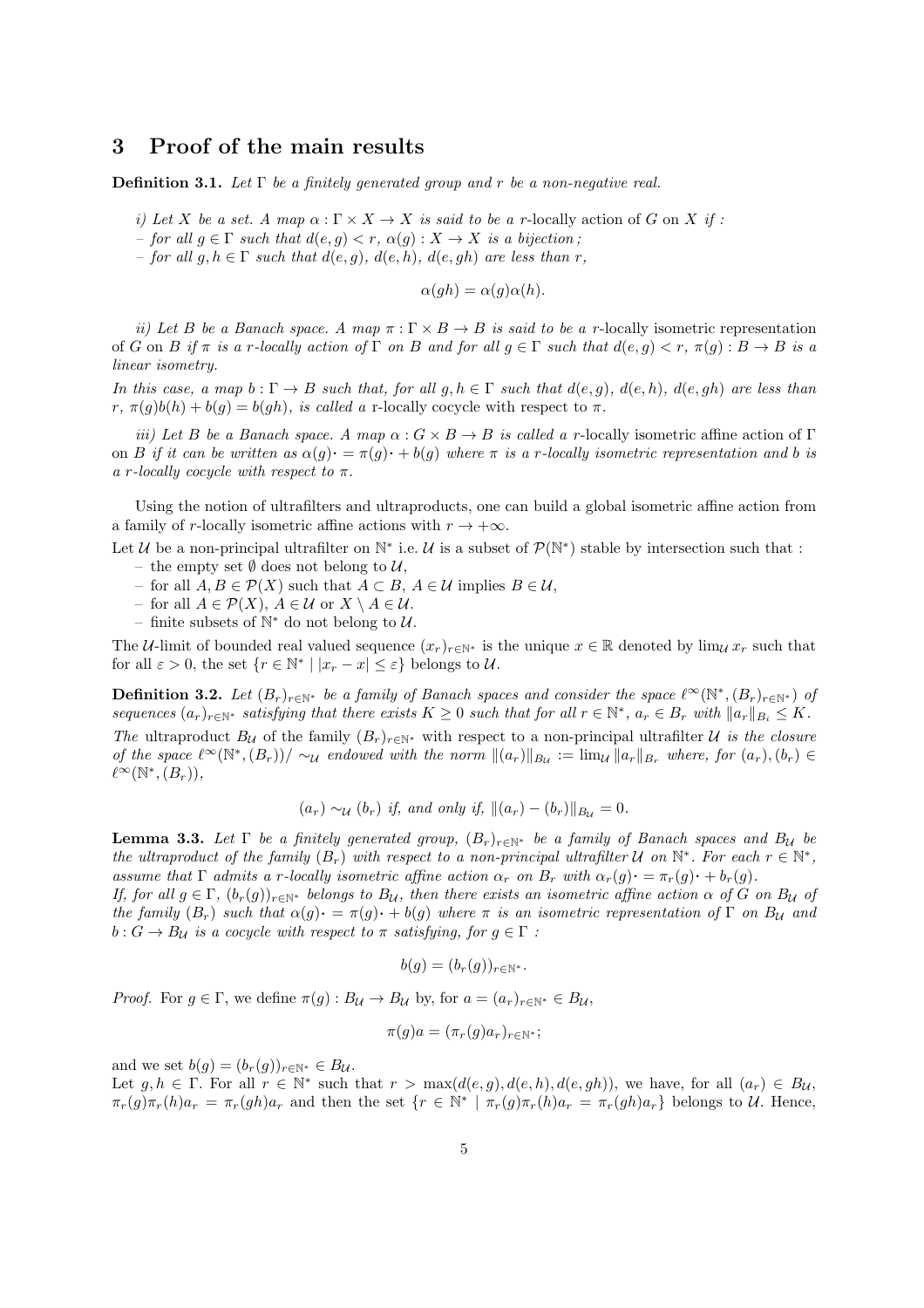for all  $g, h \in \Gamma$ ,  $\pi(g)\pi(h) = \pi(gh)$ . Now, for  $g \in \Gamma$ , since for all r large enough,  $\pi_r(g)$  is an isometric isomorphism of  $B_r$ , it follows, by a similar argument, that  $\pi(q)$  is an isometric isomorphism of  $B_u$ . Thus,  $\pi$  is an isometric representation of  $\Gamma$  on  $B_{\mathcal{U}}$ .

Let  $g, h \in \Gamma$ . For all  $r \in \mathbb{N}^*$  such that  $r > \max(d(e, g), d(e, h), d(e, gh))$ , we have  $b_r(gh) = \pi_r(g)b_r(h) +$  $b_r(g)$ . Hence, for all  $g, h \in \Gamma$ ,  $b(gh) = \pi(g)b(h) + b(g)$  and then, b is a cocycle with respect to  $\pi$ . It follows that the map  $\alpha$  such that  $\alpha(g) \cdot = \pi(g) \cdot + b(g)$  is an isometric affine action of  $\Gamma$  on  $B_{\mathcal{U}}$ .  $\Box$ 

*Proof of Proposition [1.2.](#page-0-1)* The case  $p = \infty$  is trivial (see Remark [2.2\)](#page-3-0). Let  $1 \leq p < \infty$ . Let  $\{\Gamma_n\}_{n\in\mathbb{N}^*}$  be a nested sequence of finite index normal subgroups of Γ with trivial intersection such that the associated box space  $\Box\Gamma$  admits a coarse embedding f into a  $L^p$  space denoted by B with control functions  $\rho_1, \rho_2$ .

Let  $n \in \mathbb{N}^*$  and denote  $X_n := \Gamma/\Gamma_n$ . Let us consider the Banach space  $\bigoplus_{z \in X_n} B$  endowed with the following norm : for a vector  $\xi = \bigoplus_{z \in X_n} \xi_z$ ,

$$
\|\xi\|_{p} = \left(\sum_{z \in X_n} \|\xi_z\|_B^p\right)^{\frac{1}{p}}.
$$

For  $x \in X_n$ , we define the following vector of  $\bigoplus_{z \in X_n} B$ :

$$
\tilde{b}_n(x) := \frac{1}{(\#X_n)^{\frac{1}{p}}} \bigoplus_{z \in X_n} (f(zx) - f(z));
$$

and let  $\tilde{\sigma}_n$  be the isometric representation of  $X_n$  on  $\bigoplus_{X_n} B$  such that for  $\xi = \bigoplus_{z \in X_n} \xi_z$ ,

$$
\tilde{\sigma}_n(x)\xi = \bigoplus_{z \in X_n} \xi_{zx}.
$$

Then  $\tilde{b}_n$  :  $X_n \to \bigoplus_{X_n} B$  is a cocycle with respect to  $\tilde{\sigma}_n$ . In fact, since for  $x, y, z \in X_n$ , we have  $f(zxy) - f(z) = (f(zxy) - f(zx)) + (f(zx) - f(z)),$  it follows that :

$$
\tilde{b}_n(xy) = \frac{1}{(\#X_n)^{\frac{1}{p}}} \bigoplus_{z \in X_n} (f(zxy) - f(zx)) + \frac{1}{(\#X_n)^{\frac{1}{p}}} \bigoplus_{z \in X_n} (f(zx) - f(z)),
$$
  

$$
\tilde{b}_n(xy) = \tilde{\sigma}_n(x)\tilde{b}_n(y) + \tilde{b}_n(x).
$$

Moreover, since f is a coarse embedding, we have, for all  $x \in X_n$ :

$$
\rho_1(d_{X_n}(x,e)) \le \|\tilde{b}_n(x)\|_p \le \rho_2(d_{X_n}(x,e)),
$$

where e is the identity element of  $X_n$ .

Now, for each  $r \in \mathbb{N}^*$ , choose  $n_r$  such that the canonical quotient map  $\pi_{n_r} : \Gamma \to X_{n_r}$  is r-isometric and define  $\sigma_r := \tilde{\sigma}_{n_r} \circ \pi_{n_r}$  and  $b_r := \tilde{b}_{n_r} \circ \pi_{n_r}$ . Thus, for every r,  $b_r$  is a cocycle with respect to the isometric representation  $\sigma_r$  of  $\Gamma$  on  $\bigoplus_{X_{n_r}} B$  and we have, for  $g \in \Gamma$  such that  $d_{\Gamma}(g, e_{\Gamma}) < r$ :

$$
\rho_1(d_{\Gamma}(g, e)) \le ||b_r(g)||_p \le \rho_2(d_{\Gamma}(g, e_{\Gamma})).
$$
 (\*)

Let  $\mathcal U$  be a non-principal ultrafilter on  $\mathbb N^*$  and  $B_{\mathcal U}$  be the ultraproduct of  $\left(\bigoplus_{X_{n_r}} B\right)$  $r \in \mathbb{N}^*$ . For each r, the map  $\alpha_r$  defined by  $\alpha_r(g) \cdot := \pi_r(g) \cdot + b_r(g)$  for  $g \in \Gamma$ , is an isometric affine action. By  $(*)$ , for all  $g \in \Gamma$ ,  $(b_r(q))_{r\in\mathbb{N}^*}$  belongs to  $B_{\mathcal{U}}$ .

Hence, by Lemma [3.3,](#page-4-1) there exists an isometric affine action  $\alpha$  of  $\Gamma$  on  $B_{\mathcal{U}}$  such that  $b : g \mapsto (b_r(g))$  is a cocycle for this action. Moreover, for  $g \in \Gamma$ , since for all r large enough,  $\rho_1(d_{\Gamma}(g,e)) \leq ||b_r(g)||_p$ , we have :

$$
\rho_1(d_{\Gamma}(g,e)) \leq ||b(g)||_{B_{\mathcal{U}}};
$$

hence  $\alpha$  is proper. As the class of  $L^p$  spaces is closed under p-normed powers and ultraproduct, it follows that  $\Gamma$  has property  $PL^p$ . П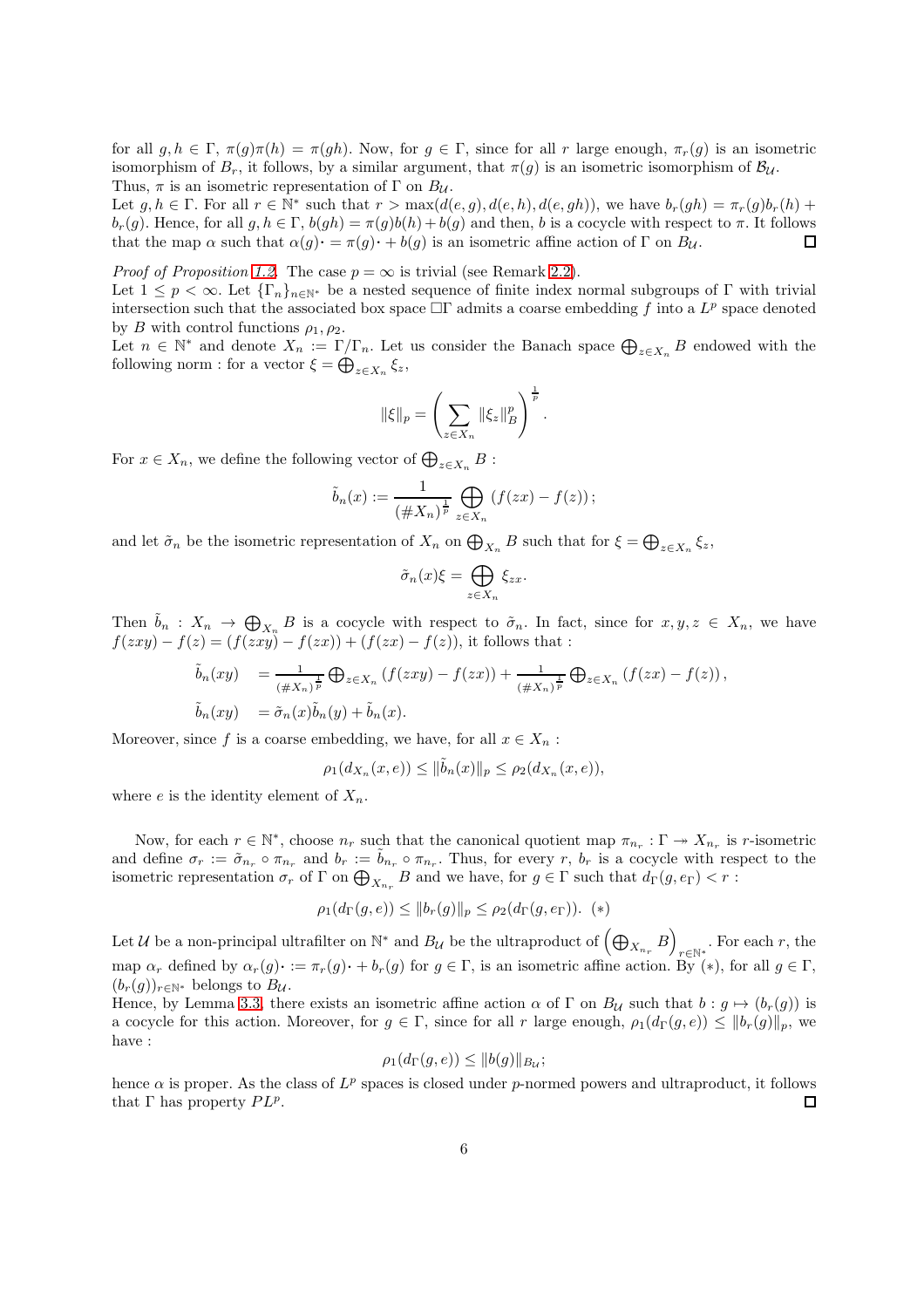For the next proposition, the steps of the proof are essentially the same as in the proof of Proposition [1.2.](#page-0-1) But, in this case, since for a given constant r, the trivialization of a fibred coarse embedding is defined on subsets of diameter less than  $r$ , we need to "r-localize" our construction of isometric affine actions of the quotient groups  $\Gamma/\Gamma_{n_r}$ .

<span id="page-6-0"></span>**Proposition 3.4.** Let  $1 \leq p \leq \infty$  and let  $\Gamma$  be a finitely generated, residually finite group. If a box space  $\Box \Gamma$  of  $\Gamma$  admits a fibred coarse embedding into some  $L^p$  space, then  $\Gamma$  has property  $PL^p$ .

*Proof.* The case  $p = \infty$  is trivial (see Remark [2.2\)](#page-3-0).

Let  $1 \leq p < \infty$ . Let  $\{\Gamma_n\}_{n\in\mathbb{N}^*}$  be a nested sequence of finite index normal subgroups of Γ with trivial intersection such that the associated box space  $\Box\Gamma$  admits a fibred coarse embedding into a  $L^p$  space denoted by B.

We set  $X_n = \Gamma/\Gamma_n$  and  $X = \bigsqcup_{n \in \mathbb{N}^*} X_n (= \square \Gamma)$ . Let  $r \in \mathbb{N}^*$ . By Definition [2.3,](#page-3-1) there exist  $K_r$  and a trivialization  $t_C$  for each  $C \subset X \setminus K_r$  of diameter less than r satisfying conditions i) and ii).

Now, choose  $n_r$  large enough such that  $X_{n_r} \subset X \setminus K_r$  and the quotient map  $\pi_{n_r} : \Gamma \to X_{n_r}$  is r-isometric, i.e., for each subset  $Y \subset \Gamma$  of diameter less than  $r, (\pi_{n_r})_{|Y}$  is an isometry onto its image.

For  $z \in X_{n_r}$ , we denote by  $C_z := \{x \in X_{n_r} \mid d_{X_{n_r}}(z, x) < r\}$  the r-ball centered in z of  $X_{n_r}$  and we set, for  $x \in X_{n_r}$ , the following vector  $c_r^z(x)$  of B:

$$
c_r^z(x) := \begin{cases} t_{C_z}(z)(s(z)) - t_{C_z}(zx)(s(zx)) & \text{if } d_{X_{n_r}}(e,x) < r \text{ (i.e } x \in C_e); \\ 0 & \text{otherwise,} \end{cases}
$$

where e is the identity element of  $X_{n_r}$ . Notice that, by Definition [2.3](#page-3-1) 3. i) for any  $z \in X_{n_r}$  and any  $x \in C_e$ ,  $\rho_1(d_{X_{n_r}}(e,x)) \leq ||c_r^z(x)||_B \leq \rho_2(d_{X_{n_r}}(e,x)).$ 

Let us consider the map  $\tilde{b}_r : X_{n_r} \to \bigoplus_{z \in X_{n_r}} B$ , defined by, for  $x \in X_{n_r}$ :

for an affine isometry T with linear part  $\rho$ ,  $\rho(x - y) = Tx - Ty$ , we have :

$$
\tilde{b}_r(x) = \frac{1}{(\# X_{n_r})^{\frac{1}{p}}} \bigoplus_{z \in X_{n_r}} c_r^z(x).
$$

We endow  $\bigoplus_{z\in X_{n_r}}B$  with the norm induced by the norm of  $\ell_p^n$  i.e. for  $\xi = \bigoplus_{z\in X_{n_r}}\xi_z$ ,

$$
\|\xi\|_{p} = \left(\sum_{z \in X_{n_r}} \|\xi_z\|_{B}^{p}\right)^{\frac{1}{p}}.
$$

Hence, for  $x \notin C_e$ ,  $\tilde{b}_r(x)$  vanishes, and for  $x \in C_e$ ,  $\rho_1(d_{X_{n_r}}(e,x)) \leq ||\tilde{b}_r(x)||_p \leq \rho_2(d_{X_{n_r}}(e,x)).$ 

We claim that  $\tilde{b}_r(x)$  is a r-locally cocycle for a r-locally isometric representation  $\tilde{\sigma}_r$  that we define as follows :

For  $x \in C_e$  and  $z \in X_{n_r}$ , let  $\rho_{C_zC_{zx}}$  be the linear part of the affine isometry  $t_{C_zC_{zx}}: B \to B$ . We define  $\tilde{\sigma}_r(x): \bigoplus_{z \in X_{n_r}} B \to \bigoplus_{z \in X_{n_r}} B$  by, for  $\xi = \bigoplus_{z \in X_{n_r}} \xi_z$ :

$$
\tilde{\sigma}_r(x)(\xi) := \begin{cases} \bigoplus_{z \in X_{n_r}} \rho_{C_z C_{zx}}(\xi_{zx}) & \text{if } x \in C_e; \\ \xi & \text{otherwise.} \end{cases}
$$

The map  $\tilde{\sigma}_r$  is indeed a r-locally isometric representation : it is clear that  $\tilde{\sigma}_r(x)$  is a isometric isomorphism for all  $x \in X_{n_r}$ ; moreover it follows from Definition [2.3](#page-3-1) 3. ii) that  $t_{C_zC_{zy}} \circ t_{C_{zy}C_{zyx}} = t_{C_zC_{zyx}}$  for all  $x, y \in C_e$  with  $d_{X_{n_r}}(e, yx) < r$ , and then,  $\rho_{C_zC_{zy}} \circ \rho_{C_{zy}C_{zyx}} = \rho_{C_zC_{zyx}}$ . Hence,  $\tilde{\sigma}_r(yx) = \tilde{\sigma}_r(y)\tilde{\sigma}_r(x)$ . Now, we have, for  $x, y \in C_e$  with  $d_{X_{n_r}}(e, yx) < r$ ,  $\tilde{\sigma}_r(y)(\tilde{b}_r(x)) + \tilde{b}_r(y) = \tilde{b}_r(yx)$ . In fact, by noticing that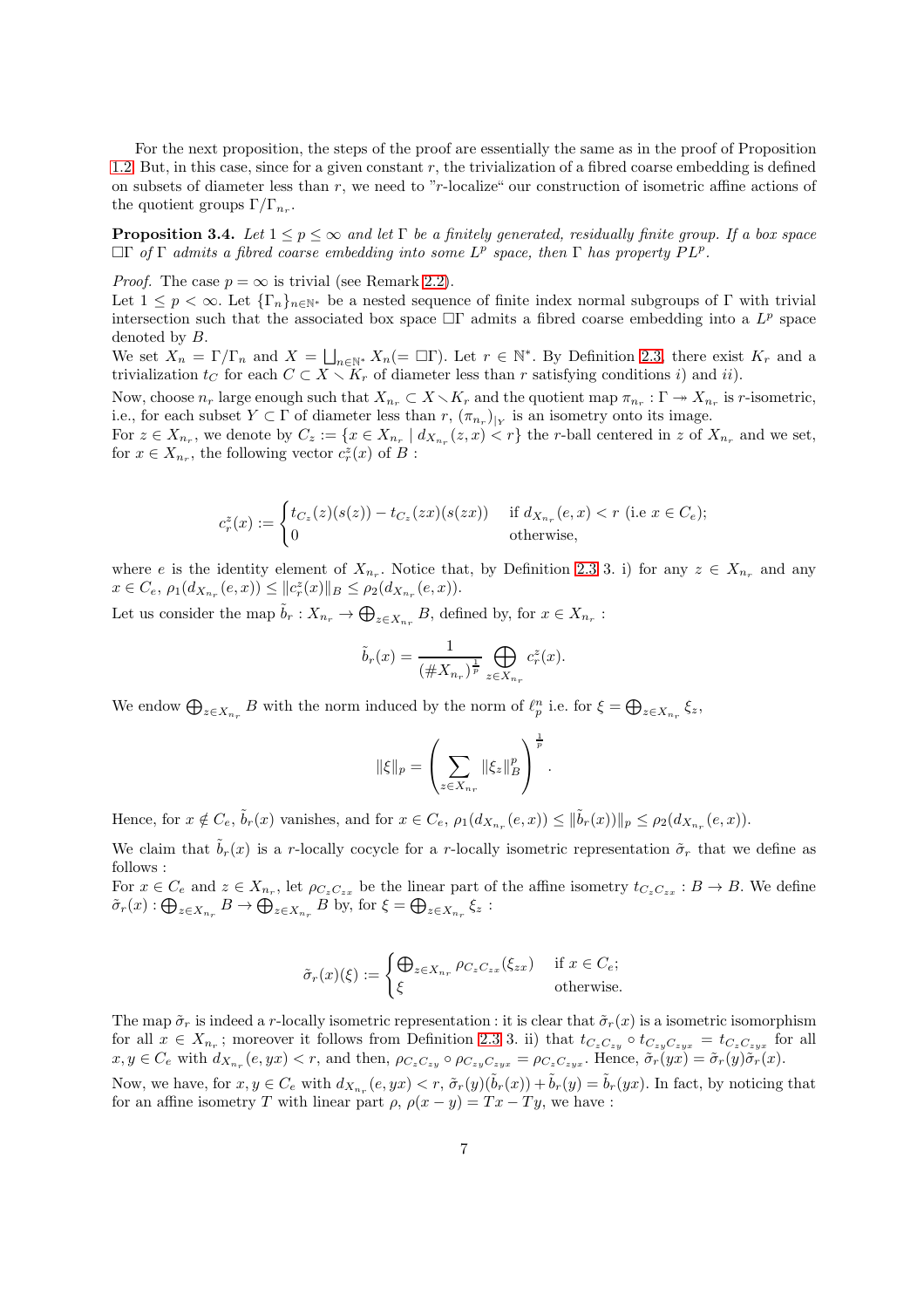$$
\begin{array}{lll} \rho_{C_zC_{zy}}(c_r^{zy}(x))&=\rho_{C_zC_{zy}}\left(t_{C_{zy}}(zy)(s(zy))-t_{C_{zy}}(zyx)(s(zyx))\right),\\&=t_{C_zC_{zy}}\circ t_{C_{zy}}(zy)(s(zy))-t_{C_zC_{zy}}\circ t_{C_{zy}}(zyx)(s(zyx))+t_{C_z}(z)(s(z))-t_{C_z}(zy)(s(zy)),\\ \rho_{C_zC_{zy}}(c_r^{zy}(x))&=t_{C_z}(zy)(s(zy))-t_{C_z}(zyx)(s(zyx)) \end{array}
$$

since  $t_{C_zC_{zy}} \circ t_{C_{zy}}(zy) = t_{C_z}(zy)$  (by Definition [2.3](#page-3-1) 3. ii)). Thus,

$$
\rho_{C_zC_{zy}}(c_r^{zy}(x)) + c_r^z(y) = t_{C_z}(z)(s(z)) - t_{C_z}(zyx)(s(zyx)) = c_r^z(yx).
$$

It follow that :

$$
\tilde{\sigma}_r(y)(\tilde{b}_r(x)) + \tilde{b}_r(y) = \frac{1}{(\#X_{n_r})^{\frac{1}{p}}} \bigoplus_{z \in X_{n_r}} (\rho_{C_z C_{zy}}(c_r^{zy}(x)) + c_r^{z}(y)) = \tilde{b}_r(yx)
$$

which proves our claim.

Now, let  $\sigma_r := \tilde{\sigma}_r \circ \pi_{n_r}$  and  $b_r = \tilde{b}_r \circ \pi_{n_r}$  be the lifts of  $\tilde{\sigma}_r$  and  $\tilde{b}_r$  to the r-ball  $\{g \in \Gamma \mid d_\Gamma(e_\Gamma, g) < r\}$  of  $\Gamma$ and define  $\sigma_r = Id$ ,  $b_r = 0$  outside the r-ball of Γ. Then  $\sigma_r$  is a r-locally isometric representation action of Γ on  $\bigoplus_{X_{n_r}} B$ ,  $b_r$  is a r-locally cocycle with respect to  $\sigma_r$ . Then the map  $\alpha_r$  such that  $\alpha_r(g) \cdot := \sigma_r(g) \cdot + b_r(g)$ is a *r*-locally isometric affine action of  $\Gamma$  on  $\bigoplus_{X_{n_r}} B$  and we have, for  $g \in \Gamma$  with  $d_{\Gamma}(e_{\Gamma}, g) < r$ :

$$
\rho_1(d_{\Gamma}(e_{\Gamma}, g)) \leq ||b_r(g)||_p \leq \rho_2(d_{\Gamma}(e_{\Gamma}, g)).
$$

From these local isometric affine actions, we build a global isometric affine action of Γ thanks to Lemma [3.3.](#page-4-1)

Let  $\mathcal U$  be a non principal ultrafilter on  $\mathbb N^*$ , and let  $B_\mathcal U$  be the ultraproduct of the family  $\left(\bigoplus_{X_{n_r}} B\right)$ r∈N<sup>∗</sup> with respect to U. For each  $r \in \mathbb{N}^*$ ,  $\alpha_r$  is a r-locally isometric affine action of  $\Gamma$  on  $\bigoplus_{X_{n_r}} B$  and since, for any  $g \in \Gamma$ ,  $||b_r(g)||_p \leq \rho_2(d_\Gamma(e_\Gamma, g))$  for all  $r \in \mathbb{N}^*$ ,  $(b_r(g))_{r \in \mathbb{N}^*}$  belongs to  $B_{\mathcal{U}}$ . Hence, by Lemma [3.3,](#page-4-1) there exists an isometric affine action  $\alpha$  of  $\Gamma$  on  $B_{\mathcal{U}}$  such that  $b : g \mapsto (b_r(g))$  is a cocycle with respect to the linear part of this action. Moreover, since for any  $g \in \Gamma$ ,  $\rho_1(d_{\Gamma}(e_{\Gamma}, g)) \leq ||b_r(g)||_p$  for all r large enough, we have, for all  $g \in \Gamma : \rho_1(d_\Gamma(e_\Gamma, g)) \le ||b(g)||_{B_{\mathcal{U}}}$ , and thus,  $\alpha$  is proper.

As the class of  $L^p$  spaces is closed under p-normed powers and ultraproduct, it follows that  $\Gamma$  has property  $PL^p$ .  $\Box$ 

 $\Box$ 

Proof of Theorem [1.1.](#page-0-0) It follows from Corollary [2.6](#page-3-2) and Proposition [3.4.](#page-6-0)

# References

- <span id="page-7-4"></span>[Arn13] Sylvain Arnt. Spaces with labelled partitions and isometric affine actions on banach spaces. arXiv preprint arXiv :1401.0125, 2013.
- <span id="page-7-5"></span>[Arn14] Sylvain Arnt. Large scale geometry and isometric affine actions on Banach spaces. PhD thesis, Université d'Orléans, 2014.
- <span id="page-7-2"></span>[AW81] Charles A Akemann and Martin E Walter. Unbounded negative definite functions. Canad. J. Math, 33(4) :862–871, 1981.
- <span id="page-7-1"></span>[BFGM07] Uri Bader, Alex Furman, Tsachik Gelander, and Nicolas Monod. Property (T) and rigidity for actions on Banach spaces. Acta mathematica, 198(1) :57–105, 2007.
- <span id="page-7-0"></span>[CCJ<sup>+</sup>01] Pierre-Alain Cherix, Michael Cowling, Paul Jolissaint, Pierre Julg, and Alain Valette. Groups with the Haagerup property, volume 197 of progress in mathematics, 2001.
- <span id="page-7-3"></span>[CDH10] Indira Chatterji, Cornelia Druțu, and Frédéric Haglund. Kazhdan and Haagerup properties from the median viewpoint. Advances in Mathematics, 225(2) :882–921, 2010.